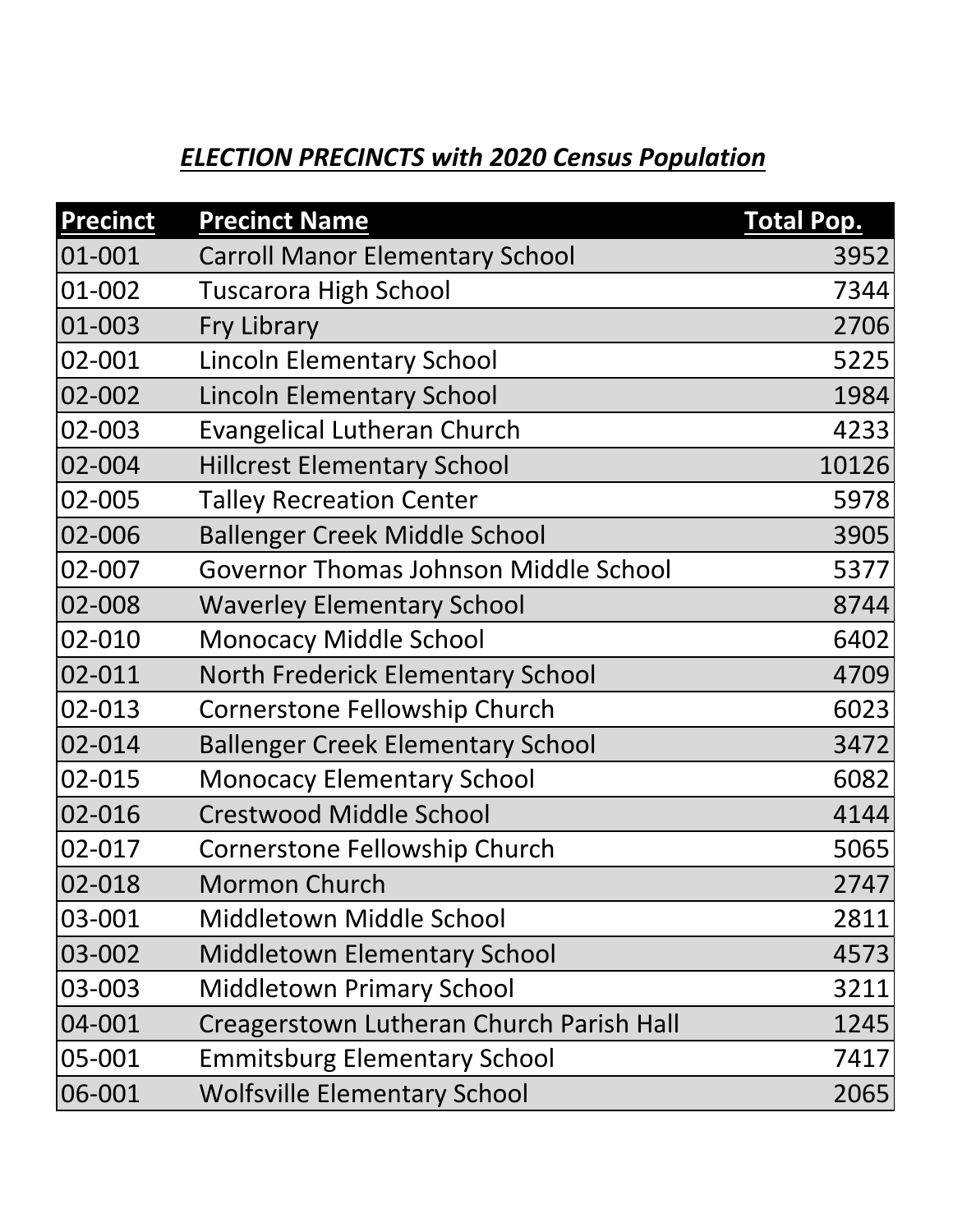| 07-001 | <b>Sugarloaf Elementary School</b>     | 3101 |
|--------|----------------------------------------|------|
| 07-002 | <b>Centreville Elementary School</b>   | 7758 |
| 07-003 | Urbana High School                     | 3490 |
| 07-004 | Urbana Library                         | 4225 |
| 07-005 | Saint Ignatius of Loyola Church        | 154  |
| 07-006 | Saint Ignatius of Loyola Church        | 8    |
| 07-007 | Urbana Library                         | 1213 |
| 08-001 | <b>Liberty Elementary School</b>       | 2600 |
| 09-001 | <b>New Market Middle School</b>        | 4371 |
| 09-002 | <b>Green Valley Elementary School</b>  | 6446 |
| 09-003 | Oakdale Middle School                  | 786  |
| 09-004 | <b>Kemptown Elementary School</b>      | 4648 |
| 09-005 | Linganore High School                  | 1914 |
| 09-006 | <b>Oakdale Elementary School</b>       | 5115 |
| 09-007 | <b>Deer Crossing Elementary School</b> | 6957 |
| 09-008 | <b>Spring Ridge Elementary School</b>  | 1677 |
| 09-009 | Oakdale Middle School                  | 2662 |
| 10-001 | Sabillasville Elementary School        | 2409 |
| 11-001 | <b>Woodsboro Elementary School</b>     | 3376 |
| 12-001 | <b>Faith Baptist Church</b>            | 4632 |
| 12-002 | <b>Faith Baptist Church</b>            | 6    |
| 13-001 | <b>Mt. Pleasant Ruritan Club</b>       | 6289 |
| 13-002 | Mt. Pleasant Ruritan Club              | 170  |
| 13-003 | Mt. Pleasant Ruritan Club              | 1017 |
| 14-001 | Jefferson Ruritan Community Center     | 4361 |
| 14-002 | <b>Valley Elementary School</b>        | 624  |
| 15-001 | <b>Thurmont Middle School</b>          | 3972 |
| 15-002 | <b>Thurmont Elementary School</b>      | 4905 |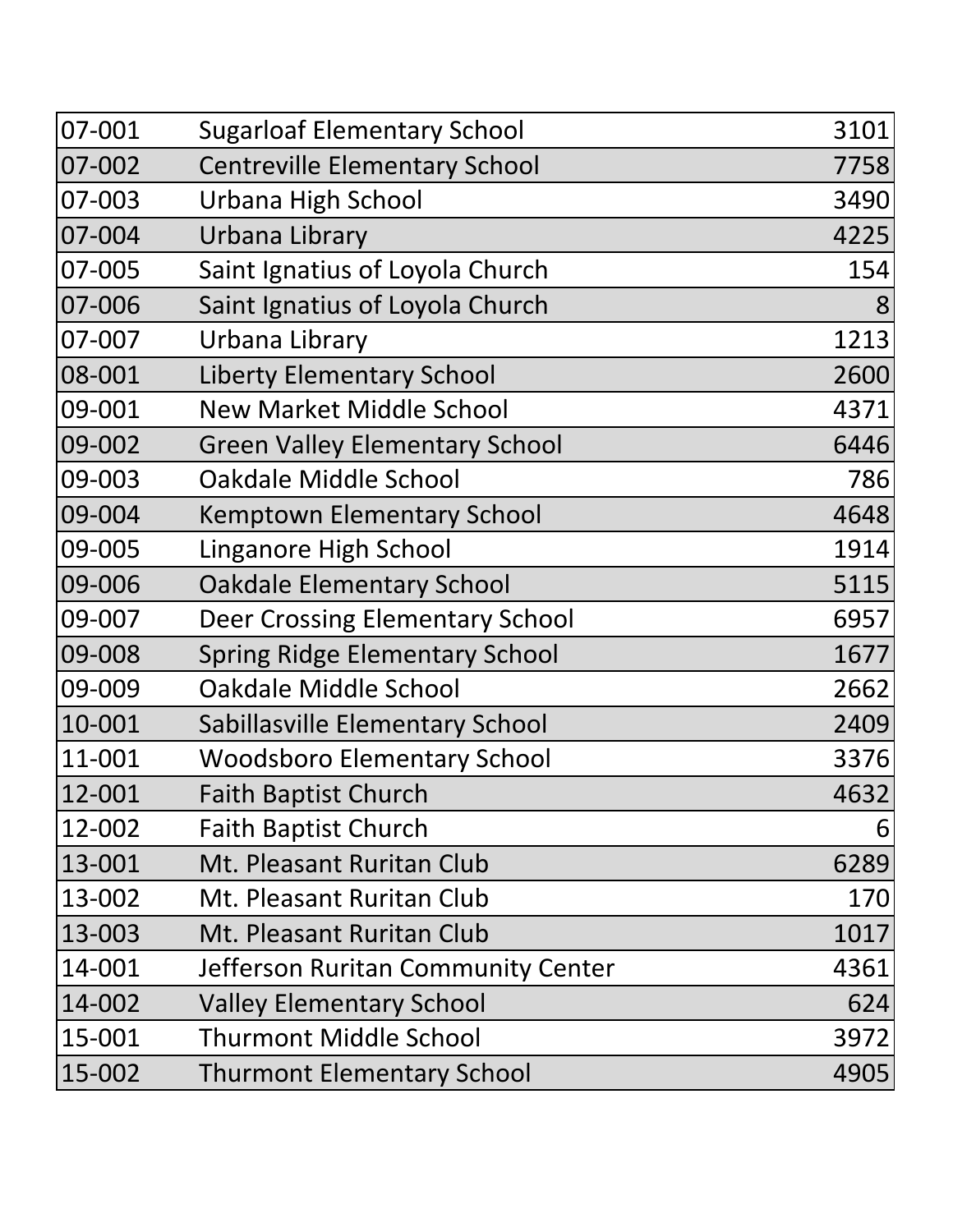| 16-001 | <b>Myersville Elementary School</b>      | 4377           |
|--------|------------------------------------------|----------------|
| 17-001 | Johnsville Methodist Church              | 2136           |
| 18-001 | <b>Twin Ridge Elementary School</b>      | 4260           |
| 18-002 | <b>Prospect Methodist Church</b>         | 3365           |
| 18-003 | Damascus Road Community Church           | 1973           |
| 19-001 | <b>Linganore Grange Hall</b>             | 1830           |
| 20-001 | Lewistown Elementary School              | 3179           |
| 20-002 | (ghost)                                  |                |
| 21-001 | <b>Brook Hill Methodist Church</b>       | 2222           |
| 21-002 | <b>Whittier Elementary School</b>        | 2633           |
| 21-003 | <b>Yellow Springs Elementary School</b>  | 1664           |
| 21-004 | <b>Yellow Springs Elementary School</b>  | 4798           |
| 21-005 | (ghost)                                  |                |
| 21-006 | (ghost)                                  |                |
| 21-007 | <b>Brook Hill Methodist Church</b>       | 889            |
| 21-008 | <b>Whittier Elementary School</b>        | 33             |
| 22-001 | <b>Burkittsville Community Center</b>    | 1390           |
| 22-002 | <b>Burkittsville Community Center</b>    | $\overline{2}$ |
| 23-001 | <b>Orchard Grove Elementary School</b>   | 7708           |
| 23-002 | <b>Orchard Grove Elementary School</b>   | 133            |
| 23-003 | (ghost)                                  | 33             |
| 23-004 | (ghost)                                  |                |
| 24-001 | Church of the Transfiguration            | 2346           |
| 24-002 | People's Baptist Church                  | 1205           |
| 24-003 | <b>Braddock Heights Community Center</b> | 855            |
| 24-004 | People's Baptist Church                  | 27             |
| 24-005 | People's Baptist Church                  | 1507           |
| 24-006 | People's Baptist Church                  | 38             |